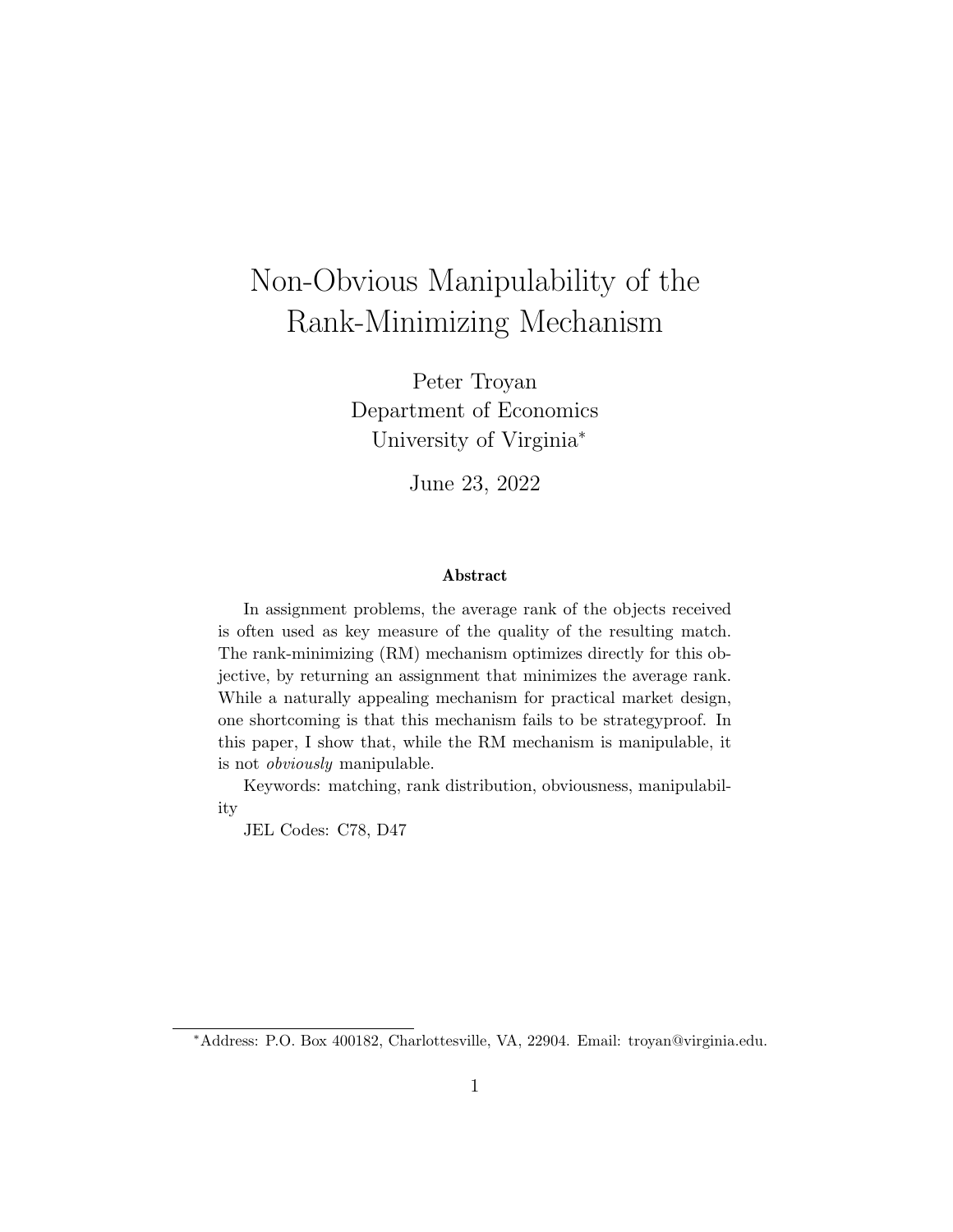#### 1 Introduction

Many institutions make assignments by collecting agents' ordinal preferences over possible alternatives and using them as an input to a rule that determines an assignment. Common examples include public school choice (Abdulkadiroğlu and Sönmez, 2003), medical residency matching (Roth and Peranson, 1999), teacher assignment (Combe et al., 2022), course allocation (Budish and Cantillon, 2012; Budish and Kessler, 2017), and refugee resettlement (Delacrétaz et al., 2016). A natural metric to measure the success of the outcome is the rank distribution: how many students get their first choice, how many get their second choice, and so on. Indeed, many school districts such as those in New York City and San Francisco publicly release statistics on ranks as a measure of the goodness of the match.

In the context of school choice specifically, most cities rely on either some version of Gale and Shapley's celebrated deferred acceptance (DA) mechanism (Gale and Shapley, 1962) or on the so-called Boston mechanism (also sometimes called the immediate acceptance mechanism) to determine the assignment, and then evaluate the rank distribution produced by these mechanisms.<sup>1</sup> However, given the importance placed on the rank distribution, it is also natural to consider mechanisms that optimize directly for this objective. Indeed, Featherstone (2020) notes that Teach for America does exactly this, and uses the rank distribution when *selecting* its assignment. Featherstone (2020) is also one of the few papers that has undertaken a serious analysis of mechanisms based explicitly on the rank distribution.

While using mechanisms that select assignments based explicitly on the rank distribution is naturally appealing, an important consideration in any mechanism design problem is the incentives of the agents. Indeed, one of the most appealing properties arguing for the use of DA-based mechanisms is that they generally give agents strong incentives to report their true preferences. On the other hand, Proposition 10 of Featherstone (2020) shows that no ordinal assignment mechanism is both rank-efficient (a refinement of Pareto

<sup>&</sup>lt;sup>1</sup>There is another class of mechanisms based on the top trading cycles (TTC) algorithm of Shapley and Scarf (1974) that has been studied extensively in the theoretical literature, but has found few adherents in practice. The only use of it in a real-world school choice setting that I am aware of is New Orleans, where it was used for one year before being abandoned (Abdulkadiroğlu et al., 2020).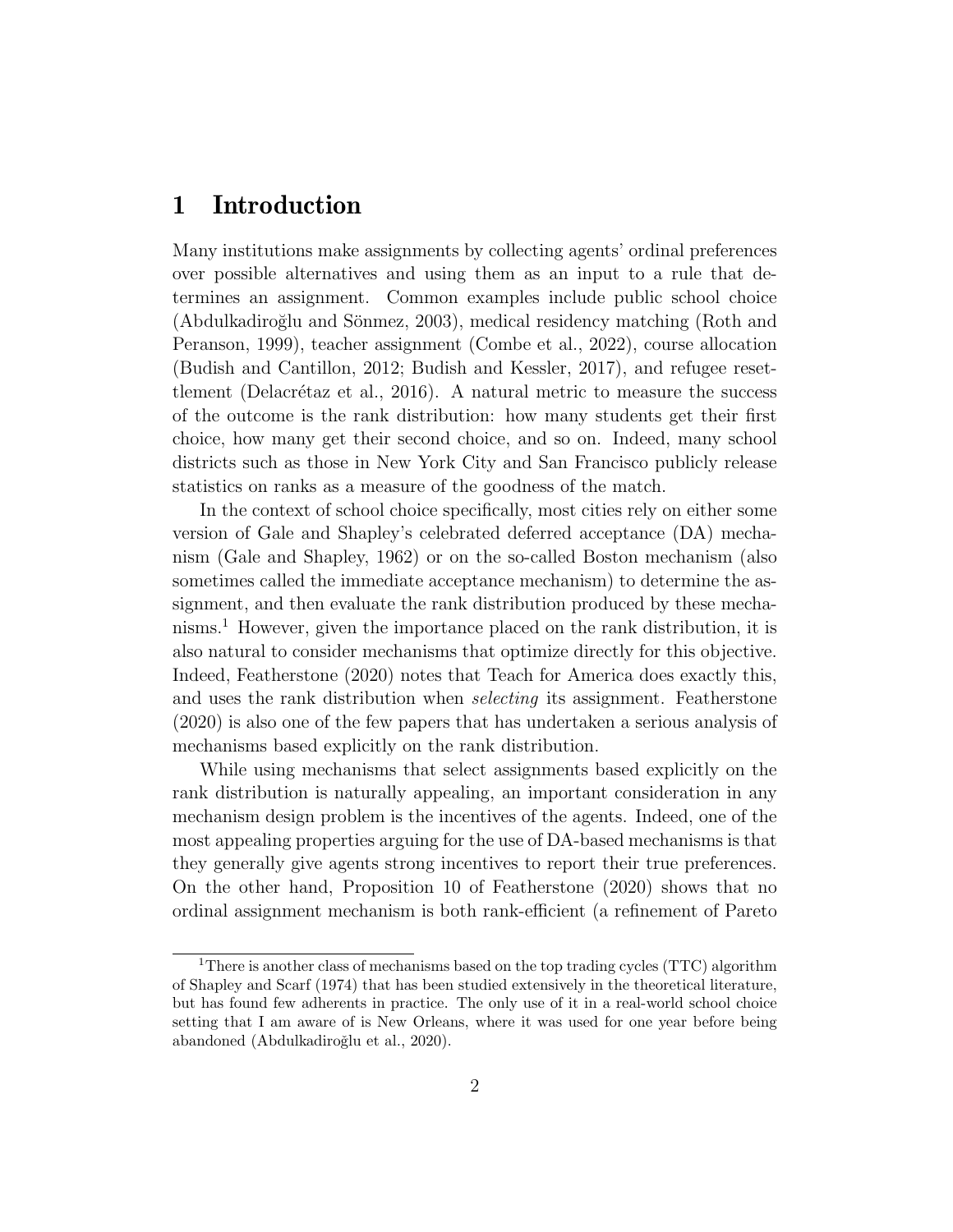efficiency that he defines that takes into account the rank distribution) and strategyproof. In other words, for any rank-efficient mechanism, it is possible that an agent may do better by submitting non-truthful preferences.

At the same time, strategyproofness is a very demanding property, and just because a mechanism can be manipulated does not mean that it will be manipulated. As part of a recent strand of literature on "obviousness" in mechanism design, Troyan and Morrill (2020) introduce (non-)obvious manipulations as a way to capture this distinction. They use their definition to taxonomize non-strategyproof mechanisms into two classes: those that are obviously manipulable (such as the Boston mechanism) and thus are likely to be easily manipulated in practice,<sup>2</sup> and those that are non-obviously manipulable (NOM; examples include school-proposing DA, or further, any mechanism that is stable-dominating in the sense of Alva and Manjunath, 2019) which, while formally manipulable, have manipulations that are more difficult for cognitively-limited agents to recognize and enact successfully.

In this paper, I consider a canonical assignment model in which there is a set of agents to be assigned to a set of objects, each of which has some fixed capacity. Agents participate in a mechanism in which they report their preferences over the objects. I consider the *rank-minimizing*  $(RM)$  mechanism, which takes the reported agent preferences and implements an assignment that minimizes the average rank of the objects received. My main result is to show that the RM mechanism, while manipulable, is not obviously manipulable.<sup>3</sup>

Given that the RM mechanism directly optimizes an objective that is of clear interest to policymakers, it is somewhat striking how little attention this mechanism has received in the literature.<sup>4</sup> A possible explanation for this is a

<sup>&</sup>lt;sup>2</sup>There is a plethora of evidence that the Boston mechanism is commonly manipulated; for a detailed analysis, see, for instance, Dur et al. (2018).

<sup>&</sup>lt;sup>3</sup>Featherstone (2020) shows that rank efficiency is incompatible with strategyproofness, but also shows that in a low-information environment where beliefs over other agents' preferences satisfy a symmetry condition as in Roth and Rothblum (1999), agents are weakly better off by telling the truth. A main advantage of non-obvious manipulability is that it does not rely on any assumption about agents' beliefs. This is discussed further in Section 3.

<sup>4</sup>While rank distributions are commonly used as an outcome measure of other mechanisms (e.g., Abdulkadiroğlu et al., 2005; Ashlagi et al., 2019; Ashlagi and Nikzad, 2020), besides Featherstone (2020), the only two other papers that I am aware of that analyze the RM mechanism specifically are Nikzad (2022) and Ortega and Klein (2022). I discuss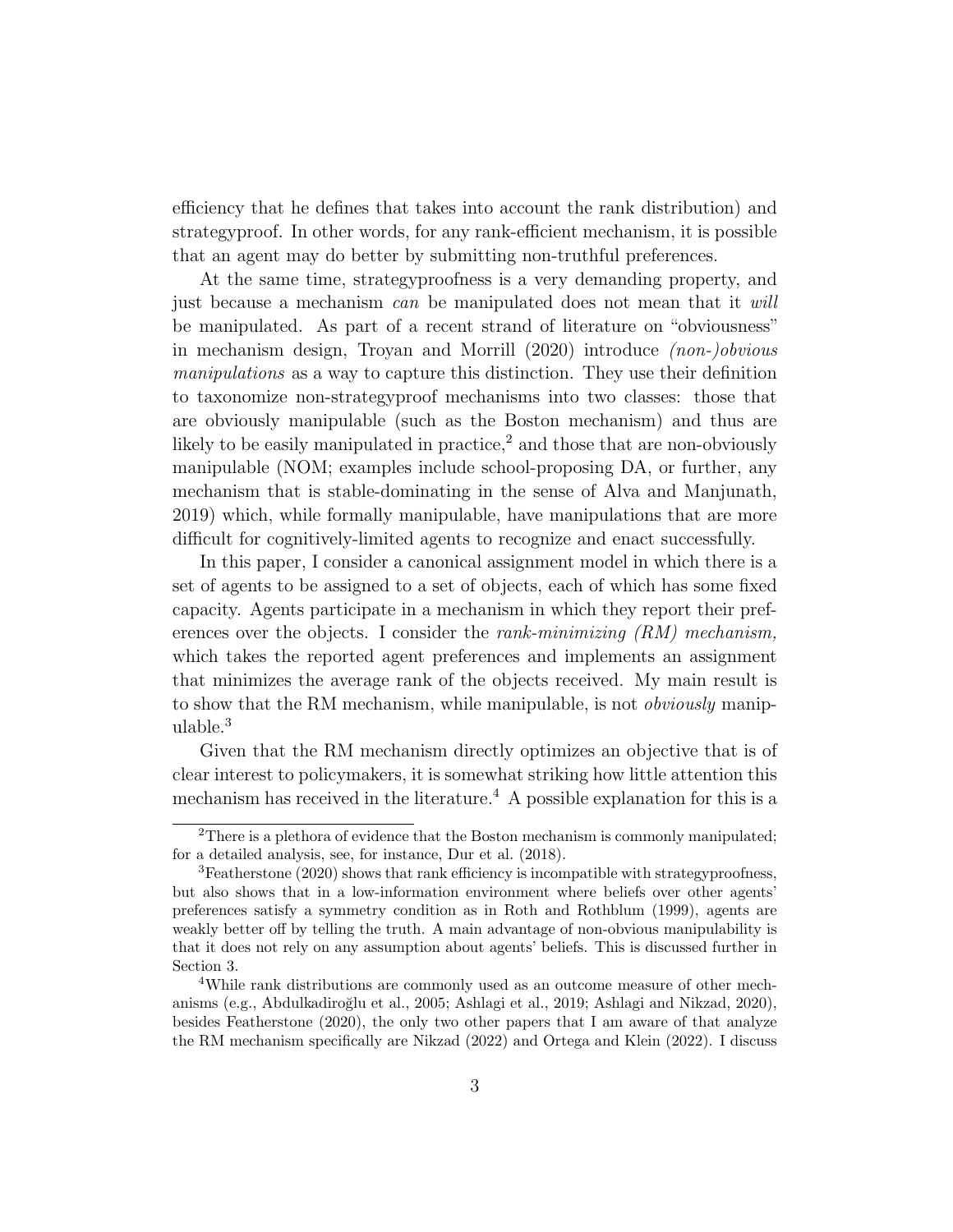desire for strategyproofness, which has lead to a focus on DA and TTC-based mechanisms instead. While RM is not strategyproof, my results suggest that, as long as a designer is content with ruling out all obvious manipulations, RM has the potential to produce efficiency gains. At the very least, given their other appealing properties, I suggest that RM mechanisms are worthy of further consideration for practical market design.

### 2 Model

There is a set of N agents  $I = \{i_1, \ldots, i_N\}$  and a set of M objects  $O =$  $\{o_1, \ldots, o_M\}$ . Each object  $o_m$  has a **capacity**  $q_m$  which denotes the maximum number of agents who can be assigned to it. I assume that  $\sum_{m=1}^{M} q_m \geq N$ , which is common in school choice settings where all students must be offered a seat at a school, and is without loss of generality if one of the objects is an "outside option" that has enough capacity for all agents. Each agent has a strict preference relation  $\succ_i$  defined on the set of objects O, where  $o \succ_i o'$ denotes that agent *i* strictly prefers object *o* to object *o'*. I use  $o \succsim_i o'$  when either  $o \succ_i o'$  or  $o = o'$ . I will sometimes refer to  $\succ_i$  as an agent's type. I will also write  $\succ_i$ :  $o, o', \ldots$ , to denote an agent who has preferences such that her favorite object is  $o$ , second favorite object is  $o'$ , and the rest of her preferences can be arbitrary.

For an agent *i* with type  $\succ_i$ , I define  $r_i(o) = |o' \in O : o' \succsim_i o|$  to be the rank of object  $o$  according to  $i$ 's preferences; in other words,  $i$ 's favorite object has rank 1, i's second-favorite object has rank 2, etc.<sup>5</sup> Notice that I use the convention that lower numbers correspond to more preferred objects.

An allocation  $\alpha: I \to O$  is a function that assigns each agent to an object. I use  $\alpha_i$  to denote the object assigned to agent i in allocation  $\alpha$ . Any allocation must satisfy  $|i \in I : \alpha_i = o| \le q_m$  for all  $o_m \in O$ , i.e., each object cannot be assigned to more agents than its capacity. Let  $A$  be the set of all possible allocations. Let  $\mathcal{P}_i$  be agent i's preference domain, which consists of all strict rankings over O, and let  $\mathcal{P}^I = \mathcal{P}_1 \times \cdots \times \mathcal{P}_N$ . I write  $\succ_I = (\succ_1, \ldots, \succ_N) \in \mathcal{P}^I$  to denote a profile of preferences, one for each agent

these papers in Section 4.

<sup>&</sup>lt;sup>5</sup>The rank function depends implicitly on agent *i*'s preferences  $\succ_i$ , but for readability, I write this as just  $r_i(\cdot)$ .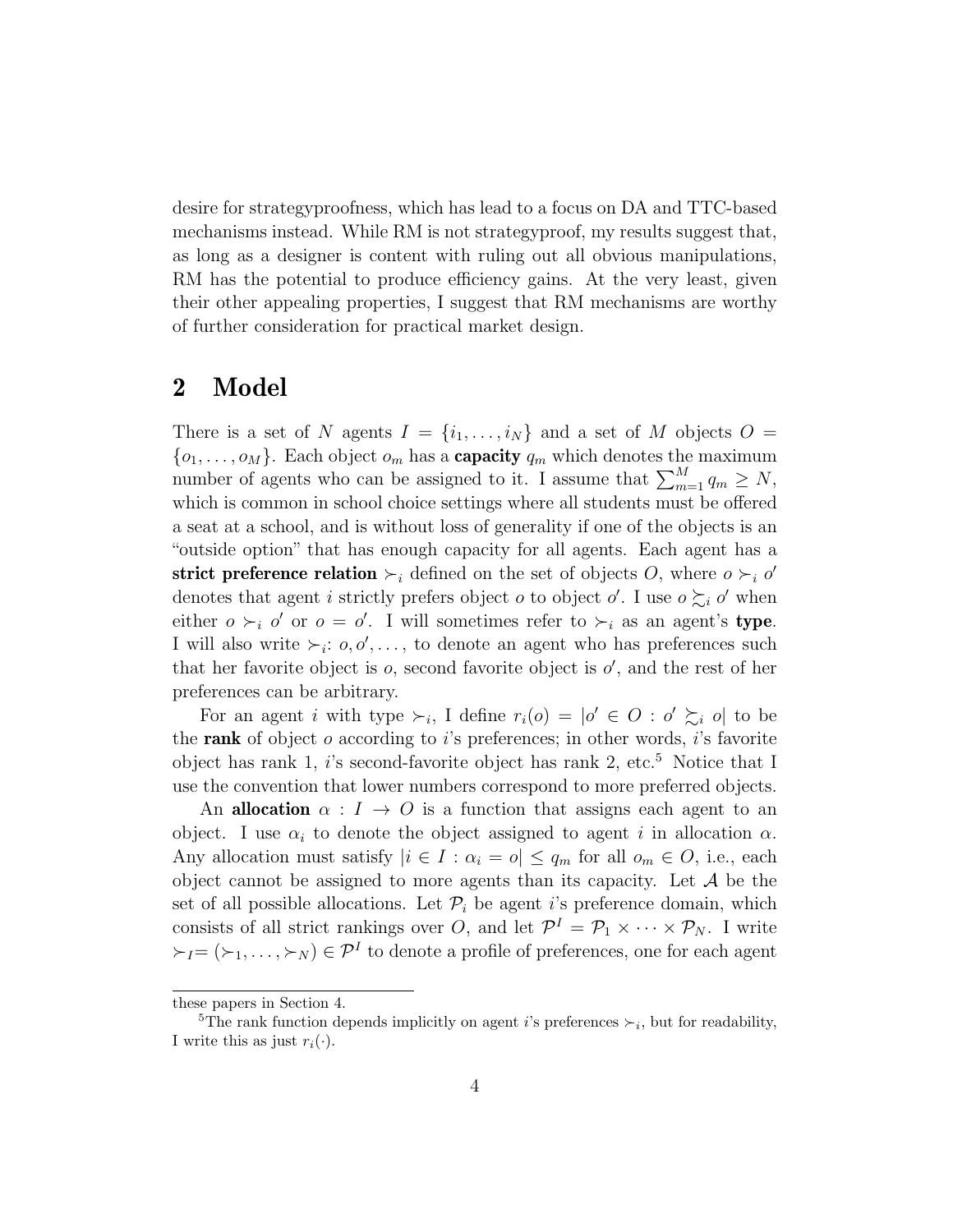$i_1, \ldots, i_N$ , and sometimes write  $\succ_l = (\succ_i, \succ_{-i})$  to separate i's preferences  $\succ_i$ from those of the remaining agents,  $\succ_{-i}$ . The **average rank** of any allocation  $\alpha$  is

$$
\bar{r}(\alpha) = \frac{1}{N} \sum_{i \in I} r_i(\alpha_i).
$$

As above, I suppress the dependence of  $\bar{r}(\alpha)$  on the preference profile  $\succ_I$  for readability. A **mechanism** is a function  $\psi : \mathcal{P}^I \to 2^{\mathcal{A}}$ . Notice that I define the range of a mechanism  $\psi$  to be the power set of A. The reason for this choice is discussed below, after introducing the main mechanism of interest.

The focus of this paper is on one mechanism in particular, the rankminimizing mechanism. The rank-minimizing  $(RM)$  mechanism,  $\psi^{RM}$ , is given by:

$$
\psi^{RM}(\succ_I) = \{ \alpha \in \mathcal{A} : \bar{r}(\alpha) \leq \bar{r}(\alpha') \text{ for all } \alpha' \in \mathcal{A} \}.
$$

In words,  $\psi^{RM}$  takes any preference profile as an input and returns all of the allocations that minimize the average rank. The reason that the range of the function is set-valued is that there can in general be many allocations that achieve the minimum average rank, and because the incentive notion considered in the next section uses a worst-case analysis, it becomes more natural to formally define a mechanism in this way.

#### 3 Main Result

Before giving the main result, I first introduce the notion of non-obvious manipulability from Troyan and Morrill (2020). They define the concept for any direct revelation mechanism in which agents report their type. Here, I adapt their definition to my setting and write it using the rank notation introduced in the previous section.

Given any set of allocations  $A \in \mathcal{A}$ , let

$$
\bar{\rho}_i(A) = \max_{\alpha \in A} r_i(\alpha_i)
$$
  

$$
\rho_i(A) = \min_{\alpha \in A} r_i(\alpha_i).
$$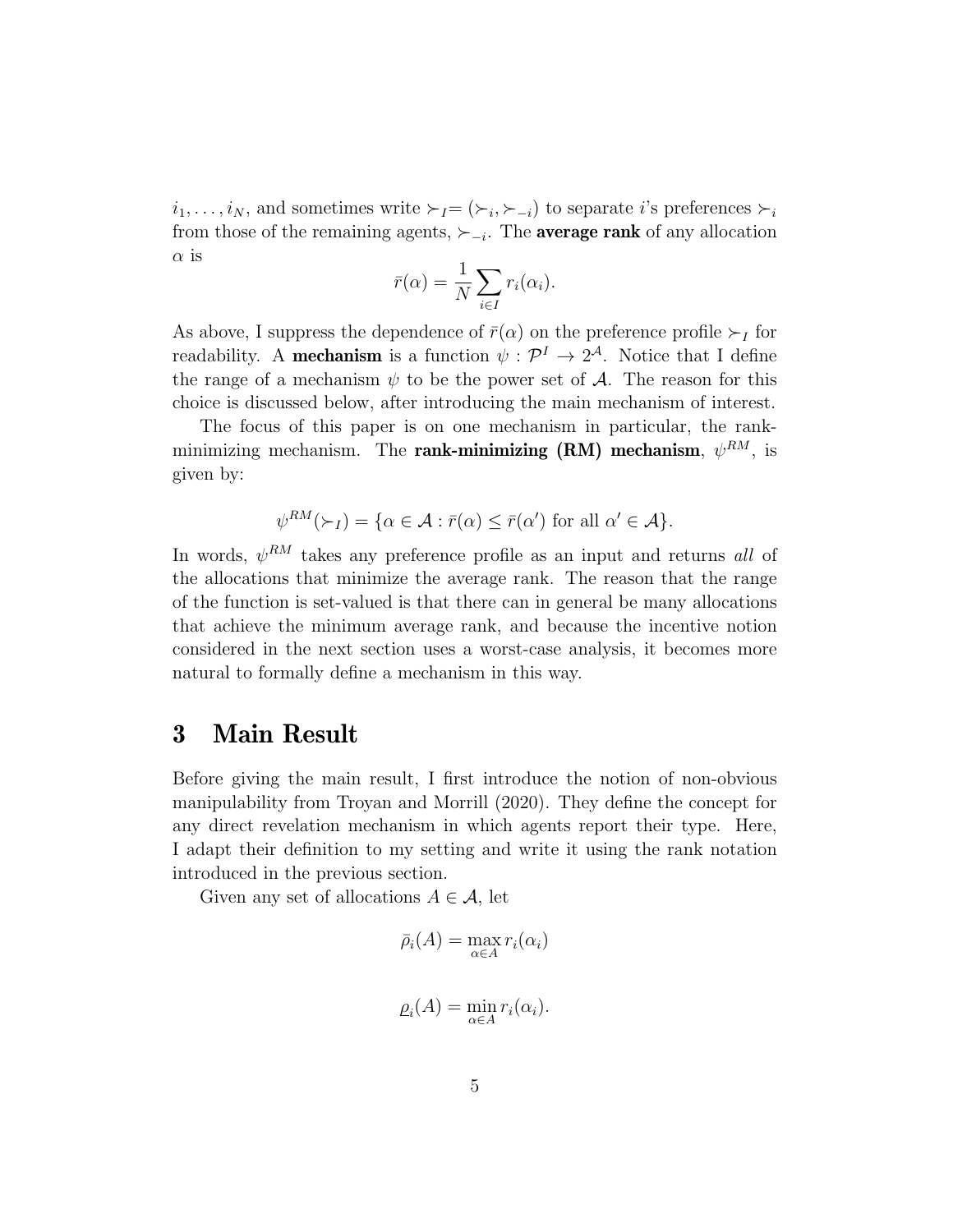In words,  $\bar{\rho}_i(A)$  is the rank of agent i's worst assignment over all of the allocations in the set A, where once again the dependence on  $\succ_i$  is implicit. That is,  $\bar{\rho}_i(A)$  is the rank of i's least-preferred school among all allocations in A, where recall that a higher rank corresponds to a worse school, and thus the worst-case is given by taking the maximum. Similarly,  $\rho_i(A)$  is the rank of agent i's best assignment over all of the allocations in the set A.

**Definition 1.** A mechanism  $\psi$  is **not obviously manipulable (NOM)** if, for any agent *i* of type  $\succ_i$  and any  $\succ'_i \neq \succ_i$ , the following are true:

- (i)  $\max_{\succ_{i} \bar{\rho}_i} (\psi(\succ_i, \succ_{i}) ) \leq \max_{\succ_{i} \bar{\rho}_i} (\psi(\succ'_i, \succ_{i}) )$
- (ii)  $\min_{\succ_{i} \rho_i} (\psi(\succ_i, \succ_{i}) ) \leq \min_{\succ_{i} \rho_i} (\psi(\succ'_i, \succ_{i}) )$

If either of (i) or (ii) does not hold for some agent and type, then  $\succ_i'$  is an obvious manipulation for agent i of type  $\succ_i$ , and the mechanism  $\psi$  is said to be obviously manipulable.

To understand Definition 1, first consider part (i). On the left-hand side of the inequality,  $\psi(\succ_i, \succ_{-i})$  is the set of all possible allocations when i reports her true preferences,  $\succ_i$ , and the other agents report  $\succ_{-i}$ . Next,  $\bar{\rho}_i(\psi(\succ_i))$  $, \succ_{i}$ )) is the rank of i's worst-case outcome in this set. Finally, we take the maximum over all of the other agent reports,  $\succ_{-i}$ , to give the rank of the worst-case outcome. The RHS is the same, just replacing  $\succ_i$  with a misreport  $\succ_i'$ . The inequality in (i) says that the rank of the worst-case outcome under the misreport should be worse (i.e., higher) than that under the truth. Part (ii) of Definition 1 is analogous, except it compares the best-case outcomes instead, and, since lower numbers correspond to more preferred outcomes, we replace max with min.

There are several justifications for why a designer might be concerned with obvious manipulations. As discussed in the introduction, just because a mechanism can be manipulated does not mean that it will be manipulated, and Definition 1 is a way to separate those manipulations that are "obvious", and are thus likely to be identified by participants, from those that are not. Formally, Theorem 1 of Troyan and Morrill (2020) shows that obvious manipulations are precisely those manipulations that can be recognized by an agent who is cognitively-limited in the sense defined by Li (2017), and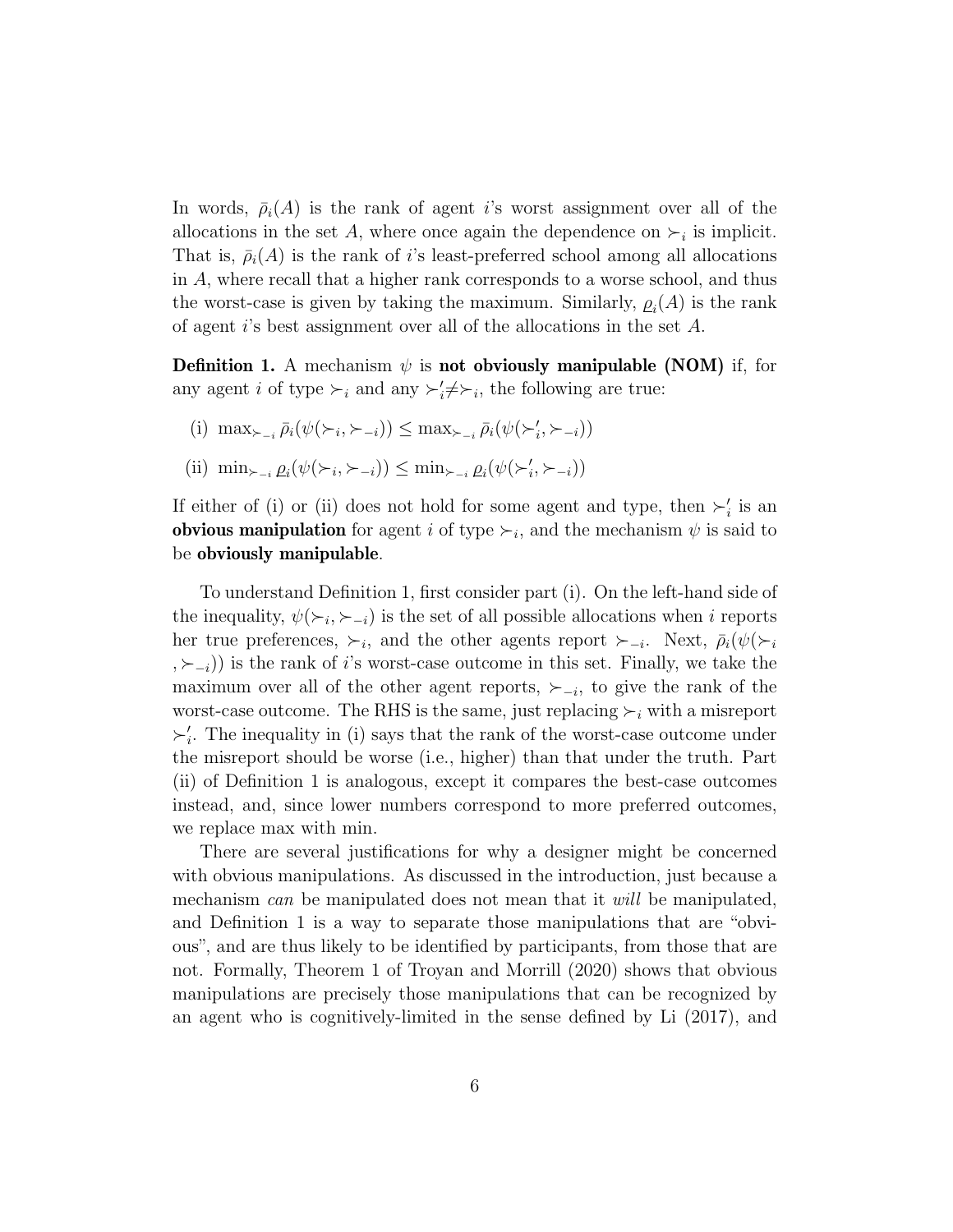is unable to contingently reason about outcomes state-by-state. Mathematically, such agents know the range of the function  $\psi$  conditional on their own reports, but not the full function itself, state-by-state.<sup>6</sup> Allowing some manipulations so long as they are non-obvious widens the space of mechanisms available to the designer, which may allow for improvements on other dimensions, such as the average rank. Further, unlike other relaxations of strategyproofness such as Bayesian incentive compatibility or approximate notions such as strategyproofness-in-the-large (SPL, Azevedo and Budish, 2019), NOM requires no assumptions on how preferences are drawn or agent beliefs. Rather, NOM is defined using best and worst case scenarios, which are likely to be particularly salient.<sup>7</sup>

Given Definition 1, I can now state the main result of the paper, Theorem 1 below.

#### **Theorem 1.** The rank-minimizing mechanism is not obviously manipulable.

The proof of this theorem can be found at the end of the paper, following the Discussion and Conclusion section.

#### 4 Discussion and Conclusion

The rank-minimizing mechanism is an appealing mechanism for assignment problems because it directly optimizes a natural objective that is important to policy-makers. Thus, it is somewhat striking that there has been relatively little written about this mechanism in the literature, while there have been perhaps hundreds of papers written about DA and TTC. One possible explanation for this gap is that the literature is overly-focused on

<sup>6</sup>This is particularly relevant in the context of school choice. For instance, Troyan and Morrill (2020) write: "...this could be a neighborhood parent group that does not fully understand (or has not been told) the assignment algorithm but has kept track of what preferences have been submitted and what the resulting assignments were." Such parent groups are indeed quite common; see Pathak and Sönmez (2008).

<sup>7</sup>Following Troyan and Morrill (2020), several other papers have applied non-obvious manipulability to various settings, including Aziz and Lam (2021), Ortega and Segal-Halevi (2019), Archbold et al. (2022), Troyan et al. (2020), and Cerrone et al. (2022). Also similar in spirit, though technically different, is Li and Dworczak (2021) who show that a designer can sometimes be better off using a non-SP mechanism even when agents are unsophisticated, no matter how they resolve their "strategic confusion".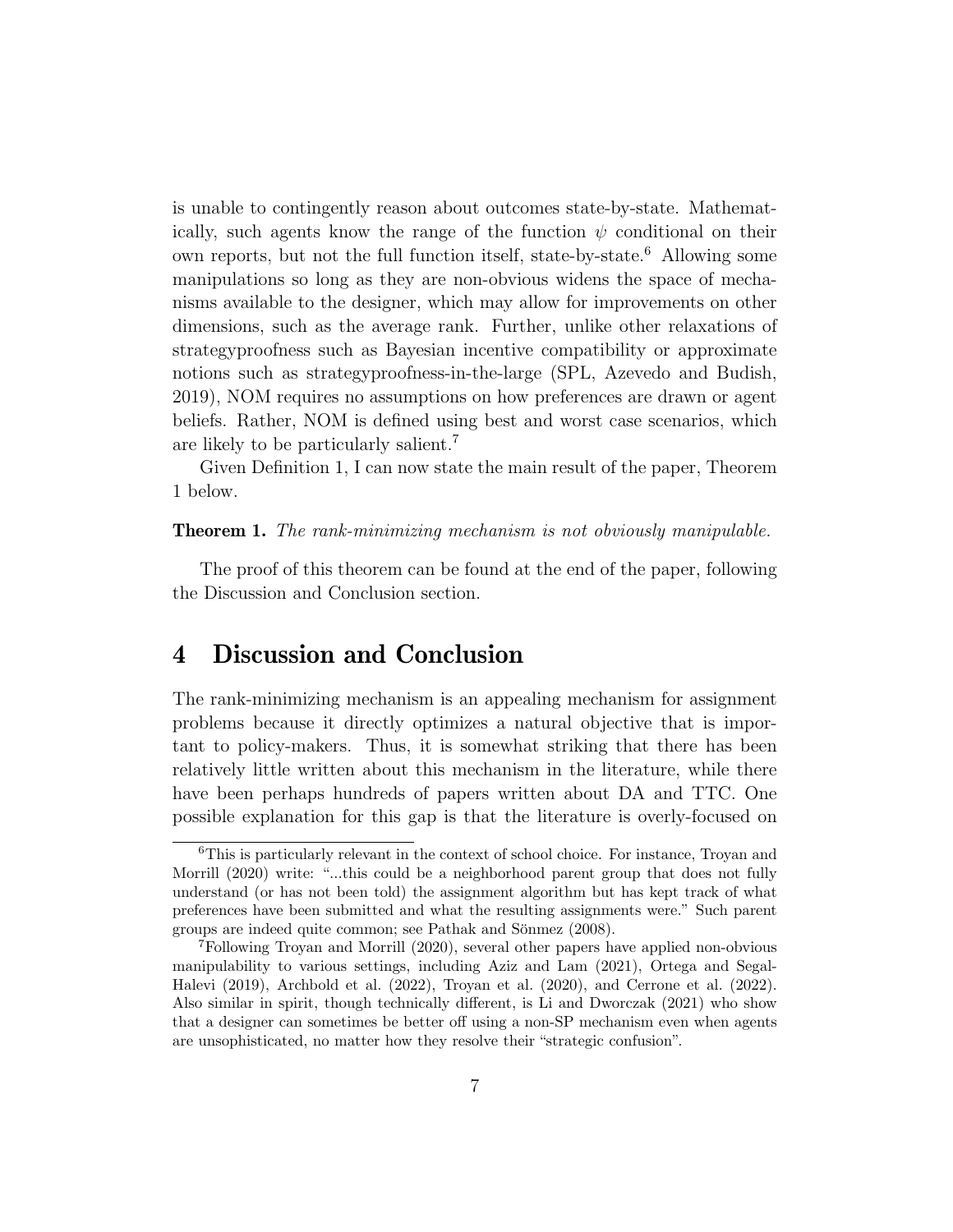strategyproofness as an incentive property, which is satisfied by both DA and TTC. While strategyproofness is a very appealing desideratum, it limits the flexibility for a designer to optimize on other important dimensions. This paper shows that, while not strategyproof, the rank-minimizing mechanism is at least not obviously manipulable. Thus, some designers may be willing to tradeoff weaker incentives for a superior average rank of the outcome.

Besides Featherstone (2020), who provides a detailed analysis of rank efficiency criteria and related mechanisms and was discussed in the Introduction, there are only two other papers I am aware of in the economics literature that analyze the RM mechanism. Nikzad (2022) studies the RM mechanism in large markets, and provides an upper bound on the expected average rank (see also Sethuraman (2022) for another proof of the same result). He also shows that the RM mechanism is Bayesian incentive compatible when agent preference rankings are drawn uniformly at random. Ortega and Klein (2022) study the average rank of RM, DA, and TTC, both theoretically in large markets and using simulations, and find that RM outperforms DA and TTC on important dimensions such as efficiency and fairness. They also use data from secondary school admissions in Hungary to analyze the three mechanisms in an empirical setting, and find similar support for RM. The data they use is from DA, a strategyproof mechanism, and they write:

One potential concern is that students would submit different preferences when allocations are determined by RM, which is not strategy-proof. This concern is mitigated because the potential gains from misrepresentation are small...Moreover, there is evidence than [sic] truthful behavior can depend more on the complexity of the mechanism rather than actual strategy-proofness (Cerrone et al., 2022).

My result showing the non-obvious manipulability of RM can be seen as a formalization of this final point of Ortega and Klein (2022). Whether the rank-minimizing mechanism will actually be manipulated in practice is ultimately an empirical question, but given my result and the other desirable properties of the mechanism, RM seems to be a mechanism worthy of further investigation for practical market design.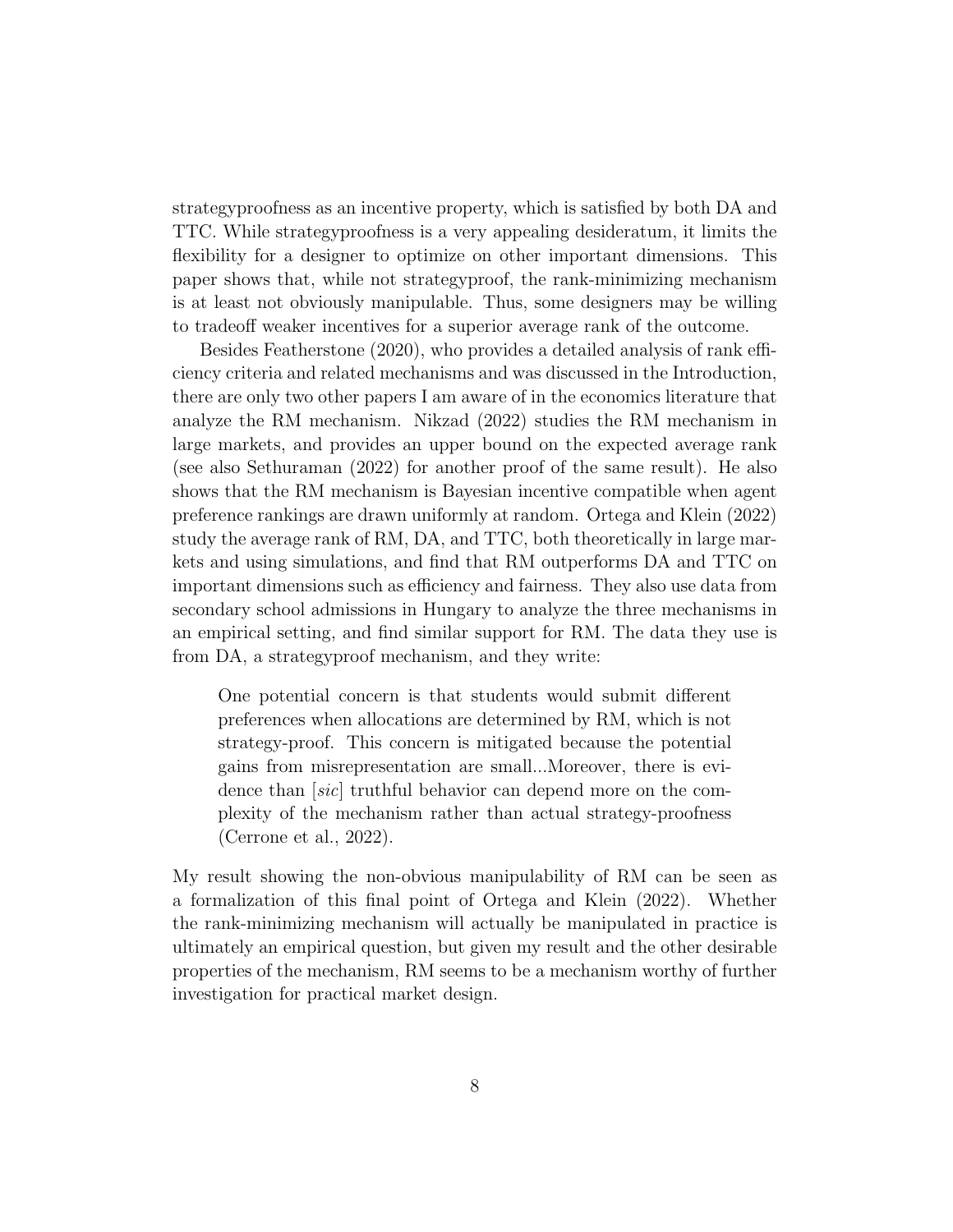#### Proof of Theorem 1

I start with the following lemma.

**Lemma 1.** Consider a preference profile  $\succ'_I$  such that for all  $j \in I$ , agent j's preferences are  $\succ'_j: o_{m_1}, o_{m_2}, \ldots, o_{m_M}$ , and let  $k^* = \min\{k : \sum_{k'=1}^k q_{m_{k'}} \geq$ N}. Further, let  $O' = \{o_{m_1}, \ldots, o_{m_{k^*}}\}$  and  $A^* \subseteq \mathcal{A}$  be the subset of allocations that satisfy:

(I) All  $o_{m_k} \in O' \setminus \{o_{m_{k^*}}\}\$ are assigned to exactly  $q_{m_k}$  agents.

(II) Object  $o_{m_{k^*}}$  is assigned to exactly  $N - \sum_{k'=1}^{k^*-1}$  $\frac{k^2-1}{k^2-1}$   $q_{m_{k'}}$  agents.

Then,  $\psi^{RM}(\succ'_I) = A^*$ . Further, for any  $\tilde{o} \in O'$ , there is at least one allocation  $\alpha \in \psi^{RM}(\succ'_I)$  such that  $\alpha_i = \tilde{o}$ .

In words, object  $o_{m_{k^*}}$  is the critical object, in the sense that the set  $O' = \{o_{m_1}, \ldots, o_{m_{k^*}}\}\$  has enough total capacity to accommodate all agents, while the set  $O' \setminus \{o_{m_{k^*}}\}$  does not. The set  $A^*$  is then the set of allocations that consists of all possible ways of assigning the N agents to the objects in O' such that  $o_{m_1}, \ldots, o_{m_{k^*-1}}$  are filled to capacity, and all remaining agents are assigned to  $o_{m_{k^*}}$ . The lemma says that when all agents have the same preferences, any rank-minimizing allocation must satisfy (I) and (II).

*Proof of Lemma 1.* For any allocation  $\alpha$ , let  $\alpha_{m_k} = \{i \in I : \alpha_i = o_{m_k}\}\$ be the set of agents assigned to  $o_{m_k}$ . Under the preference profile given, the average rank of any allocation is:

$$
\bar{r}(\alpha) = \frac{1}{N} \left( \sum_{k=1}^{M} k |\alpha_{m_k}| \right).
$$

This is clearly minimized by an allocation that assigns  $q_{m_1}$  students to  $o_{m_1}$ ,  $q_{m_2}$  students to  $o_{m_2}$ , etc., until all students are assigned. This is precisely the set of allocations  $A^*$ , and so by construction, any allocation  $\alpha \in A^*$  achieves the minimum average rank, i.e.,  $\alpha \in \psi^{RM}(\succ_I)$ . For any allocation  $\alpha' \notin A^*$ , either (I) or (II) must fail. If (I) fails, let  $o_{\hat{m}} \in \{o_1, \ldots, o_{m_{k^*-1}}\}$  be an object that is not filled to capacity. Then, there must be some agent  $j$  assigned to some object  $o_{m_{k^*}}, \ldots, o_{m_M}$ . Reassigning agent j to object  $o_{\hat{m}}$  and leaving all other assignments the same lowers the average rank, and so  $\alpha' \notin \psi^{RM}(\succ_I)$ . Therefore, we have  $\psi^{RM}(\succ'_I) = A^*$ . Lastly, because all agents have the same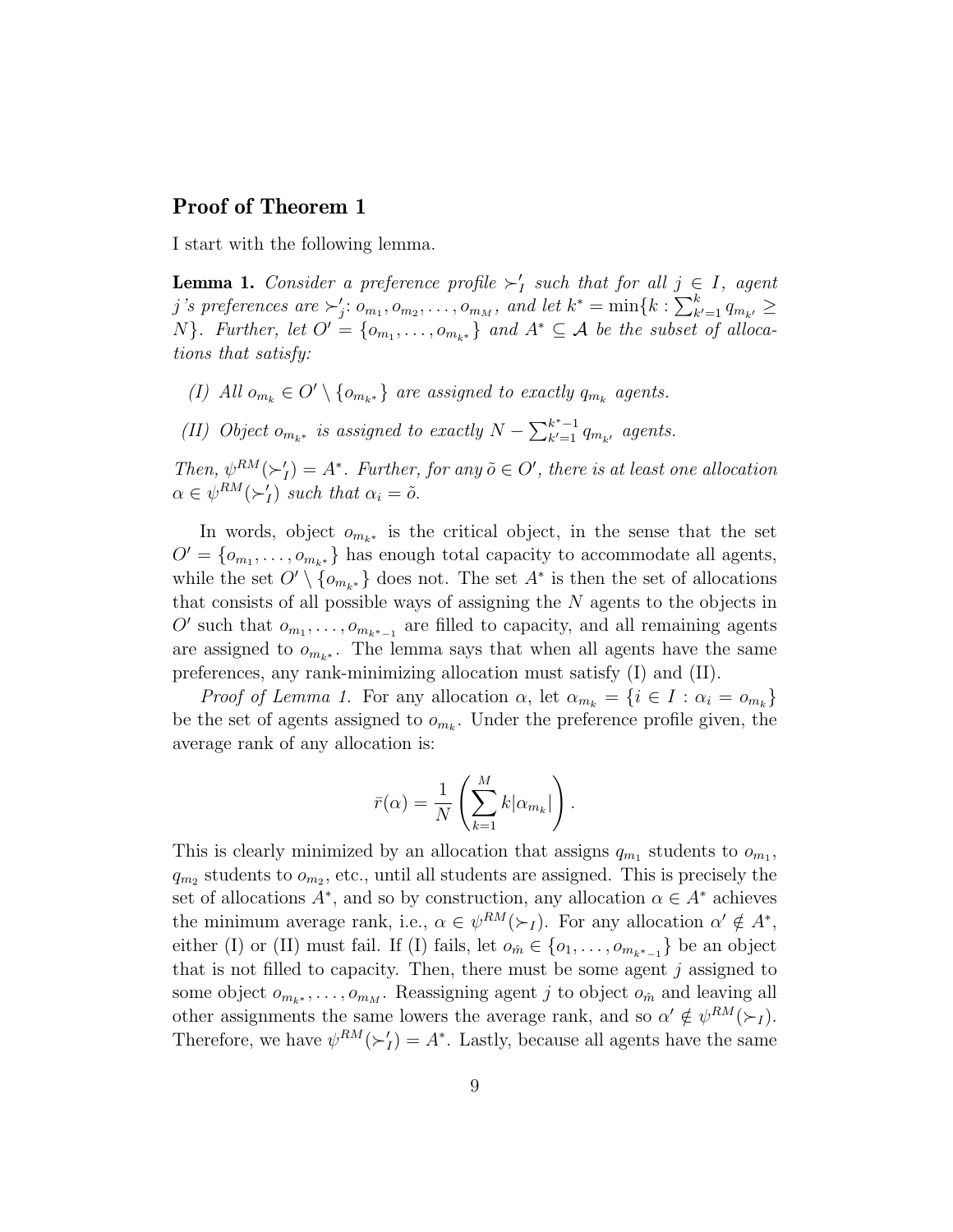preferences, it does not matter precisely which agents are assigned to which schools, and so by symmetry, there exists at least one  $\alpha \in \psi^{RM}(\succ_I')$  such that  $\alpha_i = \tilde{o}$  for all  $\tilde{o} \in O'.$ 

Now, consider an agent i with type  $\succ_i$ . I show that for any  $\succ'_i \neq \succ_i$ , each part of Definition 1 holds for the rank-minimizing mechanism.

 $\blacksquare$ 

### $\textbf{Part (i):} \ \ \max_{\succ'_{-i}} \bar{\rho}_i(\psi^{RM}(\succ_i, \succ'_{-i})) \leq \max_{\succ'_{-i}} \bar{\rho}_i(\psi^{RM}(\succ'_i, \succ'_{-i})).$

Index agent *i*'s true type as  $\succ_i$ :  $o_{m_1}, o_{m_2}, \ldots, o_{m_M}$ . I first show that when *i* reports her true preferences,  $\max_{\substack{\lambda, \lambda \in \mathbb{Z}^d}} \bar{\rho}_i(\psi^{RM}(\succ_i, \succ_{-i}')) = k^*$ , where  $k^*$  is as defined in Lemma 1. When  $\succ_j=\succ_i$  for all j, there is at least one allocation  $\alpha \in$  $\psi^{RM}(\succ_l)$  such that  $\alpha_i = o_{m_{k^*}}$ , by Lemma 1. This implies  $\max_{\succ'_{-i}} \bar{\rho}_i(\psi^{RM}(\succ_i$  $(\forall \xi \succ_{-i})$ )  $\geq k^*$ . To show equality, assume that  $\max_{\xi \succ_{-i}} \bar{\rho}_i(\psi^{RM}(\succ_i, \succ'_{-i})) > k^*$ . Then, there must be some  $\succ'_{-i}$  and some  $\alpha' \in \psi^{RM}(\succ_i, \succ'_{-i})$  such that  $\alpha'_i = o_{m_{k'}}$  for some  $k' > k^*$ . But, this implies that there is some  $k'' \leq k^*$ such that object  $o_{m_{k''}}$  is not filled to capacity. Thus, consider an alternative allocation  $\alpha''$  where agent i is reassigned to  $o_{m_{k''}}$  and all other agents have the same assignment as in  $\alpha'$ . Then, we have  $\bar{r}(\alpha'') < \bar{r}(\alpha')$ , i.e., this lowers the average rank, which contradicts that  $\alpha' \in \psi^{RM}(\succ_i, \succ'_{-i})$ . Therefore,  $\max_{\succ'_{-i}} \bar{\rho}_i(\psi^{RM}(\succ_i,\succ'_{-i})) = k^*.$ 

Thus, I have shown that when i reports her true preferences, her worstcase outcome is  $\max_{i} \sum_{i} \bar{\rho}_{-i}(\psi^{RM}(\succ_i, \succ'_{-i})) = k^*$ . What remains to show is that for any misreport  $\succ_i^{\prime} \neq \succ_i$ , we have  $\max_{\succ_{-i}} \bar{\rho}_i(\psi^{RM}(\succ_i^{\prime}, \succ_{-i}^{\prime})) \geq k^*$ , where of course  $\bar{\rho}_i$  is evaluated with respect to *i*'s true preferences. Consider a misreport  $\succ_i^{\prime} \neq \succ_i$ . For notational purposes, index this preference profile as

$$
\succ'_i: o_{r_1}, o_{r_2}, \ldots, o_{r_M}.
$$

Let  $k^{**} = \min\{k : \sum_{k'=1}^k q_{r_{k'}} \ge N\}$ . Similar to Lemma 1, this is the index of the critical object in the sense that the set  $O'' = \{o_{r_1}, \ldots, o_{r_{k^{**}}}\}\)$  has enough total capacity for all agents, but the set  $\{o_{r_1}, \ldots, o_{r_{k^{**}-1}}\}$  does not. Consider a preference profile  $\succ'_I$  such that  $\succ'_j=\succ'_i$  for all  $j\in I$ . By Lemma 1, we have  $\psi^{RM}(\succ_I') = A^{**}$ , where  $A^{**}$  is defined analogously to  $A^*$  above, replacing O' with the set  $O''$ .

Case 1:  $O'' = \{o_1, \ldots, o_{m_{k^*}}\}.$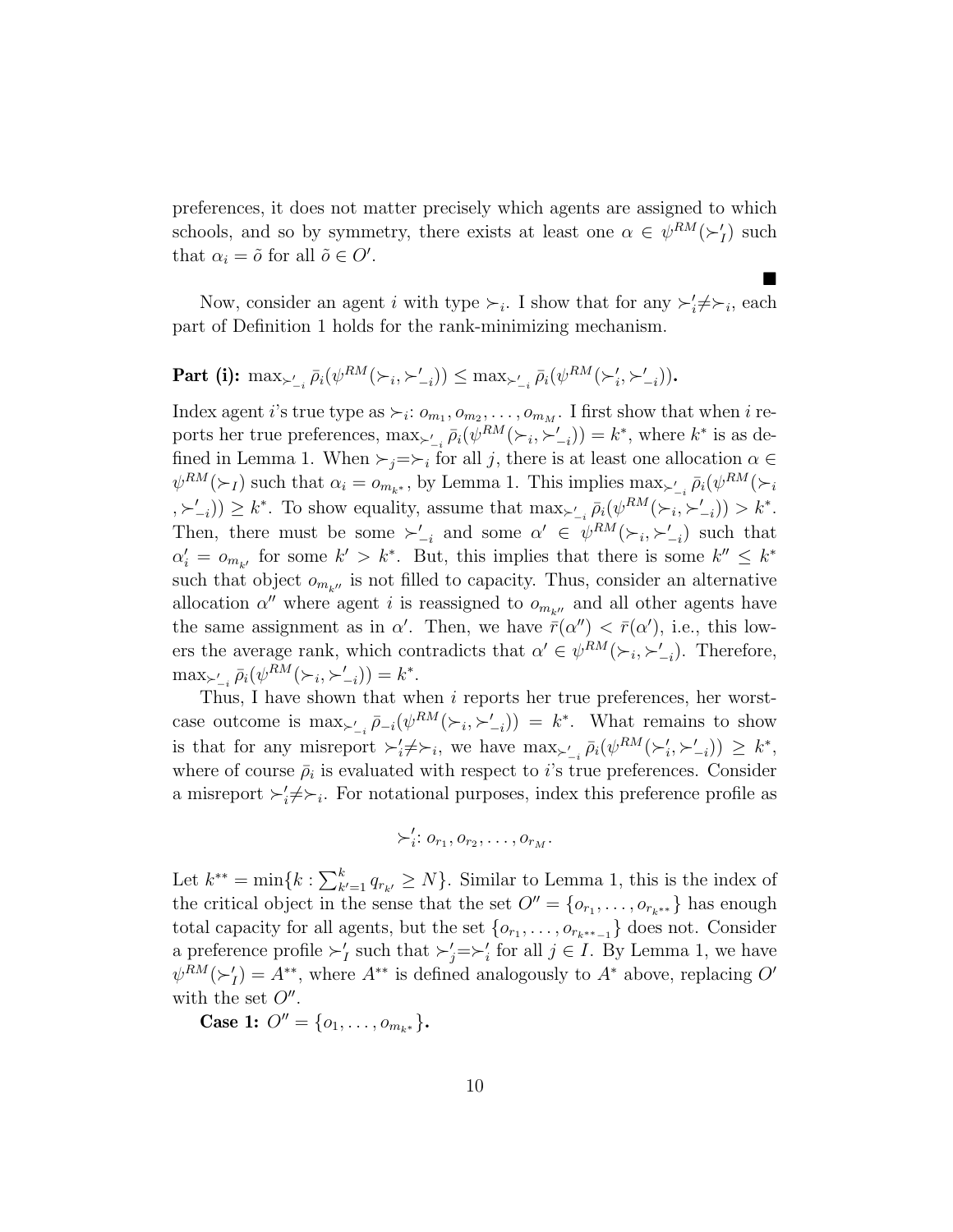By Lemma 1, there is at least one allocation  $\alpha \in \psi^{RM}(\succ'_I)$  such that  $\alpha_i = o_{m_{k^*}}$ . Therefore,  $\max_{\substack{\lambda \vdash i}} \bar{\rho}_i(\psi^{RM}(\succ_i', \succ_{-i}')) \geq k^*$ , as desired.

Case 2:  $O'' \neq \{o_1, \ldots, o_{m_{k^*}}\}.$ 

In this case, there is some  $\tilde{o} \in O''$  such that  $o_{m_{k^*}} \succ_i \tilde{o}$  according to i's true preferences  $\succ_i$ . By Lemma 1, there is at least one allocation  $\alpha \in \psi^{RM}(\succ'_I)$ such that  $\alpha_i = \tilde{o}$ . Because  $o_{m_{k^*}} \succ_i \tilde{o}$ , this implies that  $\max_{\succ'_{-i}} \bar{\rho}_i(\psi^{RM}(\succ'_i$  $(\succ_{-i}^{\prime})) > k^*$ , as desired.

This completes the argument for part (i).

### Part (ii):  $\min_{\succ'_{-i}} \varrho_i(\psi(\succ_i, \succ'_{-i})) \leq \min_{\succ'_{-i}} \varrho_i(\psi(\succ'_i, \succ'_{-i}))$ .

Consider an agent *i* whose preferences are  $\succ_i: o_{m_1}, o_{m_2}, \ldots, o_{m_M}$ . As in part (i), let  $k^* = \min\{k : \sum_{k'=1}^k q_{m_{k'}} \ge N\}$ . Consider preference profile  $\succ_{-i}$  for the other agents constructed as follows:

- Exactly  $q_{m_1} 1$  agents have preferences such that  $\succ_j : o_{m_1}, \ldots$
- For all  $k' = 2, \ldots, k^* 1$ , exactly  $q_{m_{k'}}$  agents have preferences such that  $\succ_j: o_{m_{k'}}, \ldots$
- Exactly  $N \sum_{k'=1}^{k^*-1}$  $\sum_{k'=1}^{k^*-1} q_{m_{k'}}$  agents have preferences such that  $\succ_j: o_{m_{k^*}}, \ldots$ .

In words, the constructed profile  $\succ_I$  is such that each object  $o_{m_k}$  has exactly  $q_{m_k}$  agents who have ranked it first. This is possible by the definition of  $k^*$ and the assumption that  $\sum_{m} q_m \geq N$ . Now, notice that at this profile, there is a unique rank-minimizing allocation,  $\psi^{RM}(\succ_I) = {\alpha^*}$ , where  $\alpha^*$  is the allocation such that each agent is assigned to her first-choice object. Thus,  $\rho_i(\psi(\succ_i, \succ_{-i})) = 1$ , and so  $\min_{\succ'_{-i}} \rho_i(\psi(\succ_i, \succ'_{-i})) = 1$ . Since it is obvious that  $\rho_i(\psi(\succ_i', \succ_{-i}')) \ge 1$  for any  $(\succ_i', \succ_{-i}'),$  we have  $\min_{\succ_{-i}'} \rho_i(\psi(\succ_i, \succ_{-i}')) \le$  $\min_{\substack{\succ_i}} \varrho_i(\psi(\succ_i', \succ_{-i}'))$ , and therefore part (ii) of Definition 1 holds.

 $\blacksquare$ 

## References

ABDULKADIROĞLU, A., Y.-K. CHE, P. A. PATHAK, A. E. ROTH, and O. Tercieux (2020): "Efficiency, Justified Envy, and Incentives in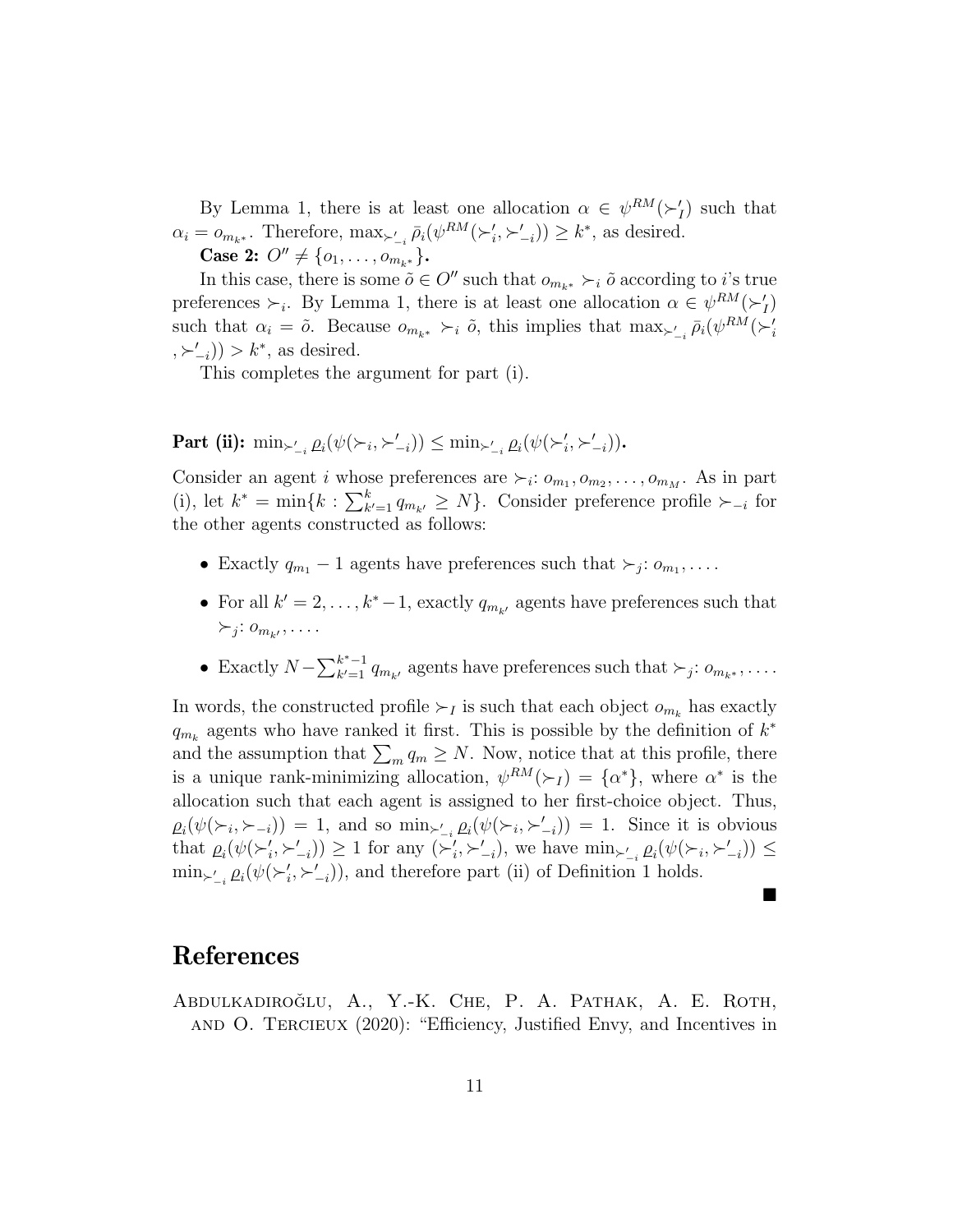Priority-Based Matching," American Economic Review: Insights, 2, 425– 442.

- ABDULKADIROĞLU, A., P. A. PATHAK, AND A. E. ROTH (2005): "The New York city high school match," American Economic Review, 364–367.
- ABDULKADIROĞLU, A. AND T. SÖNMEZ (2003): "School Choice: A Mechanism Design Approach," American Economic Review, 93, 729–747.
- Alva, S. and V. Manjunath (2019): "Strategy-proof Paretoimprovement," Journal of Economic Theory, 181, 121–142.
- Archbold, T., B. de Keijzer, and C. Ventre (2022): "Non-Obvious Manipulability for Single-Parameter Agents and Bilateral Trade," arXiv preprint arXiv:2202.06660.
- ASHLAGI, I. AND A. NIKZAD (2020): "What matters in school choice tiebreaking? How competition guides design," Journal of Economic Theory, 190, 105120.
- Ashlagi, I., A. Nikzad, and A. Romm (2019): "Assigning more students to their top choices: A comparison of tie-breaking rules," Games and Economic Behavior, 115, 167–187.
- Azevedo, E. M. AND E. BUDISH (2019): "Strategy-proofness in the large," The Review of Economic Studies, 86, 81–116.
- Aziz, H. and A. Lam (2021): "Obvious Manipulability of Voting Rules," in International Conference on Algorithmic Decision Theory, Springer, 179– 193.
- BUDISH, E. AND E. CANTILLON (2012): "The Multi-unit Assignment Problem: Theory and Evidence from Course Allocation at Harvard," American Economic Review, 102, 2237–71.
- Budish, E. B. and J. B. Kessler (2017): "Can Agents "Report Their Types"? An Experiment that Changed the Course Allocation Mechanism at Wharton," Chicago Booth Research Paper.
- CERRONE, C., Y. HERMSTRÜWER, AND O. KESTEN  $(2022)$ : "School choice with consent: an experiment," MPI Collective Goods Discussion Paper.
- Combe, J., O. Tercieux, and C. Terrier (2022): "The design of teacher assignment: Theory and evidence," Review of Economic Studies, forthcoming.
- DELACRÉTAZ, D., S. D. KOMINERS, AND A. TEYTELBOYM (2016):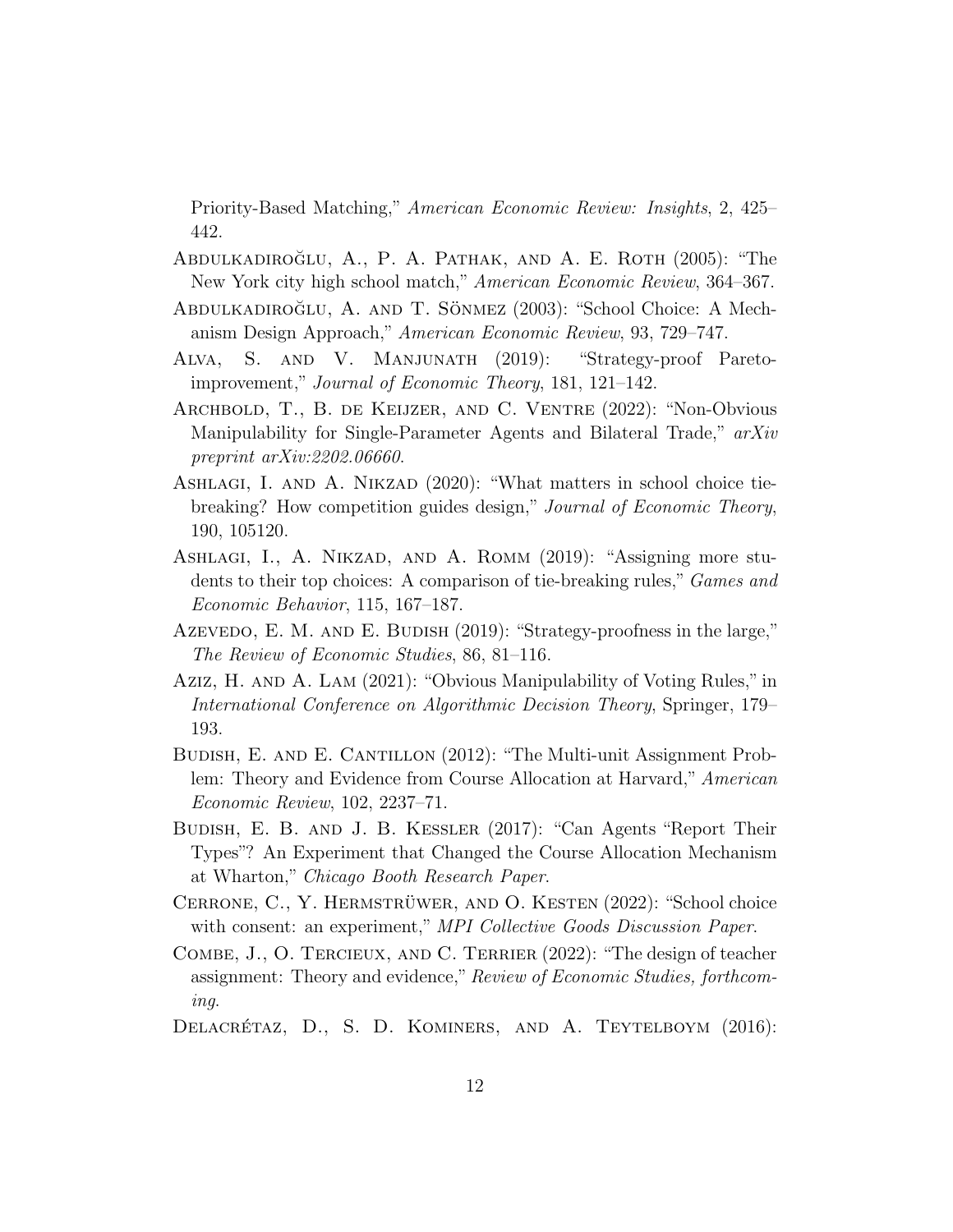"Refugee resettlement," University of Oxford Department of Economics Working Paper.

- DUR, U., R. G. HAMMOND, AND T. MORRILL (2018): "Identifying the harm of manipulable school-choice mechanisms," American Economic Journal: Economic Policy, 10, 187–213.
- FEATHERSTONE, C. R. (2020): "Rank efficiency: Investigating a widespread ordinal welfare criterion," Working paper.
- Gale, D. and L. S. Shapley (1962): "College Admissions and the Stability of Marriage," The American Mathematical Monthly, 69, 9–15.
- Li, J. and P. Dworczak (2021): "Are simple mechanisms optimal when agents are unsophisticated?" in Proceedings of the 22nd ACM Conference on Economics and Computation, 685–686.
- Li, S. (2017): "Obviously Strategy-Proof Mechanisms," American Economic Review, 107, 3257–87.
- NIKZAD, A. (2022): "Rank-optimal assignments in uniform markets," Theoretical Economics, 17, 25–55.
- ORTEGA, J. AND T. KLEIN (2022): "Improving Efficiency and Equality in School Choice,".
- ORTEGA, J. AND E. SEGAL-HALEVI (2019): "Obvious manipulations in cake-cutting," arXiv preprint arXiv:1908.02988.
- PATHAK, P. A. AND T. SÖNMEZ (2008): "Leveling the Playing Field: Sincere and Sophisticated Players in the Boston Mechanism," 98, 1636–1652.
- ROTH, A. E. AND E. PERANSON (1999): "The Redesign of the Matching Market for American Physicians: Some Engineering Aspects of Economic Design," 89, 748–780.
- ROTH, A. E. AND U. G. ROTHBLUM (1999): "Truncation Strategies in Matching Markets-In Search of Advice for Participants," Econometrica, 67, 21–43.
- SETHURAMAN, J. (2022): "A note on the average rank of rank-optimal assignments," Working paper, Columbia University.
- SHAPLEY, L. AND H. SCARF (1974): "On Cores and Indivisibility," *Journal* of Mathematical Economics, 1, 23–37.
- TROYAN, P., D. DELACRÉTAZ, AND A. KLOOSTERMAN (2020): "Essentially stable matchings," Games and Economic Behavior, 120, 370–390.